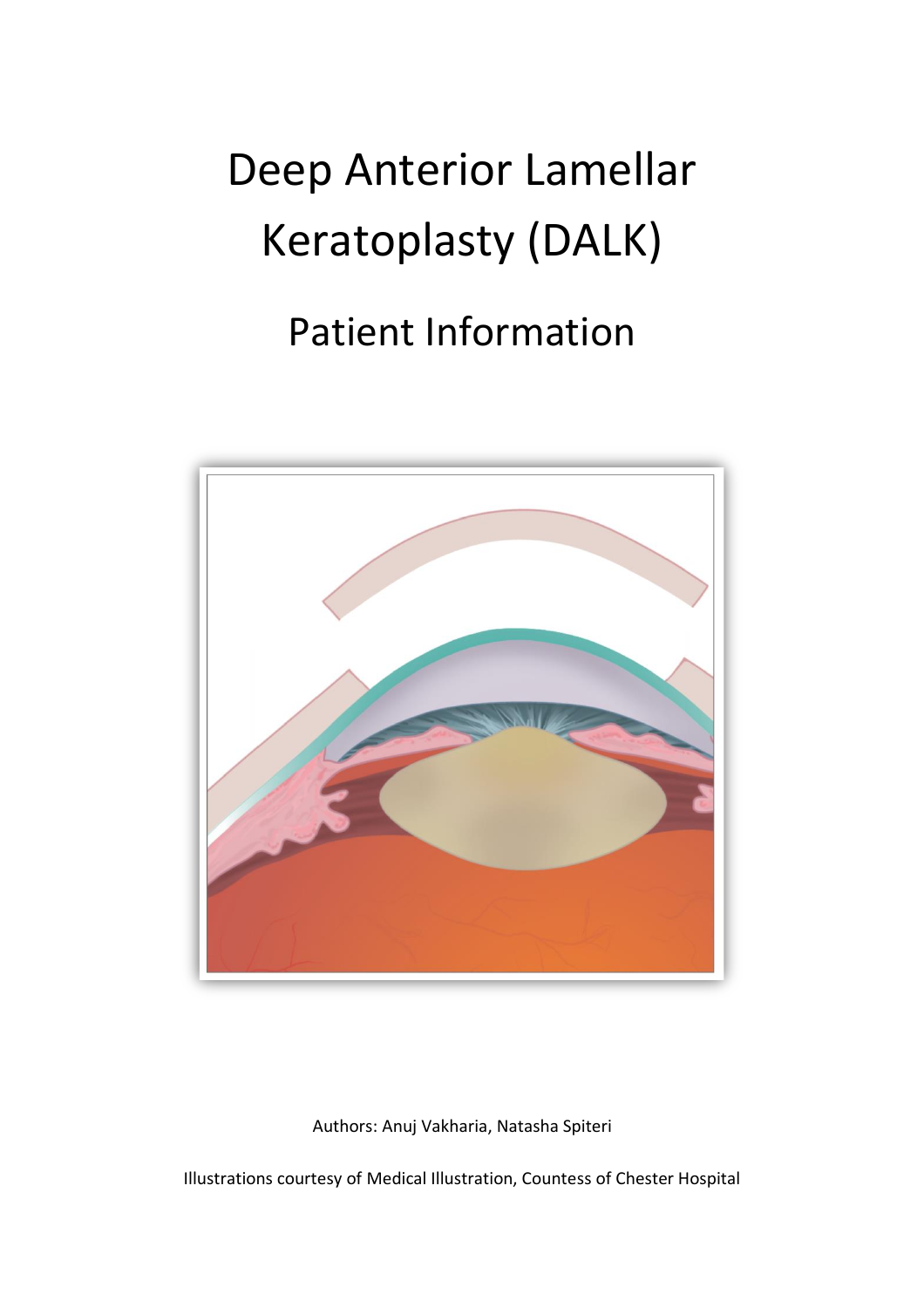**The information herein should help supplement the consultation with your doctor in clinic. Should you have further or specific questions these should be discussed with your eye doctor.**

The cornea is the clear window at the front of the eye that allows light to enter for you to see (Figure 1A). The cornea consists of several layers including a thin outer layer (the epithelium), a thick middle layer (the stroma) and a thin inner layer (the endothelium) (Figure 1B). Your vision has deteriorated due to the disease of the outer and/or middle layers of the cornea. The innermost layer of your cornea is thought to be healthy and does not require replacement at this stage.



**Figure 1B** A magnified view of the layers in the cornea

**Figure 1A** Cross section through the human eye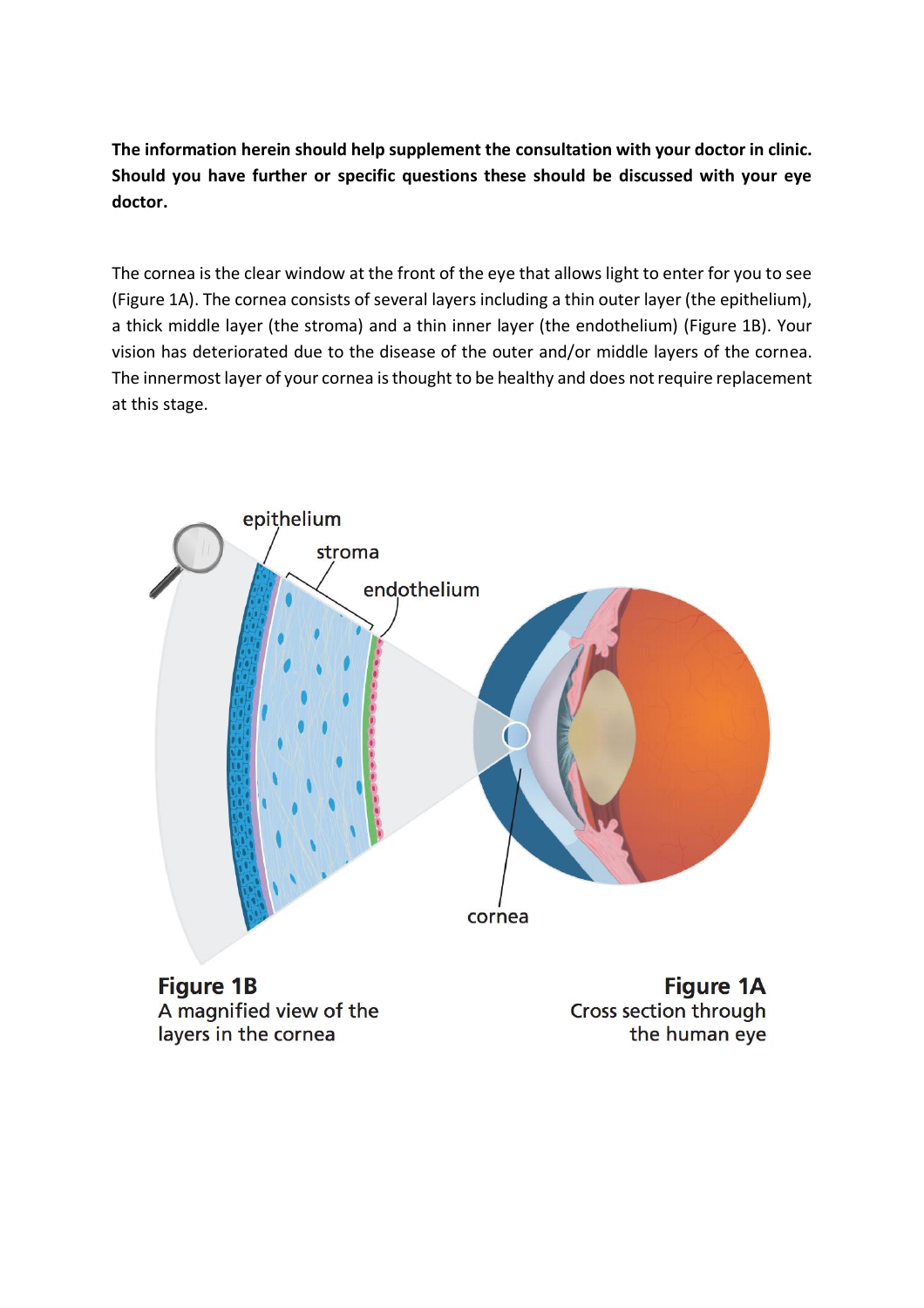Modern surgical techniques allow your surgeon to replace only the middle and outermost layers of your cornea, in order to improve your vision. This holds several advantages over more traditional "full-thickness" corneal transplant surgery. Other forms of corneal transplant are possible to replace the different layers, but are not discussed here.

#### **What is the name of this operation?**

Deep anterior lamellar keratoplasty (DALK) is the general name given to this operation, commonly known as a "partial-thickness" corneal transplant surgery.

Some reasons for patients to require DALK include:

- ❖ Keratoconus progressive thinning and bulging of the cornea
- ❖ Trauma resulting in corneal scarring
- **❖** Corneal dystrophies a group of genetic and often progressive disorders causing clouding of the cornea

#### **How is the operation performed?**

The operation is usually performed under general anaesthesia as a day case procedure, in an operating theatre. A partial-thickness circular opening in your (host) cornea will be cut, the outer two layers of the cornea removed and replaced by a donor corneal graft (the transplant tissue), which will be cut to a similar size (Figure 2C). The donor graft has been generously donated by a patient that has died. Several stitches (sutures) are used to hold the transplant tissue in place Figure 2D. The sutures are non-dissolvable, and remain in place, unless removed by your eye specialist. Sutures do not always have to be removed, and usually stay in place for many months after surgery.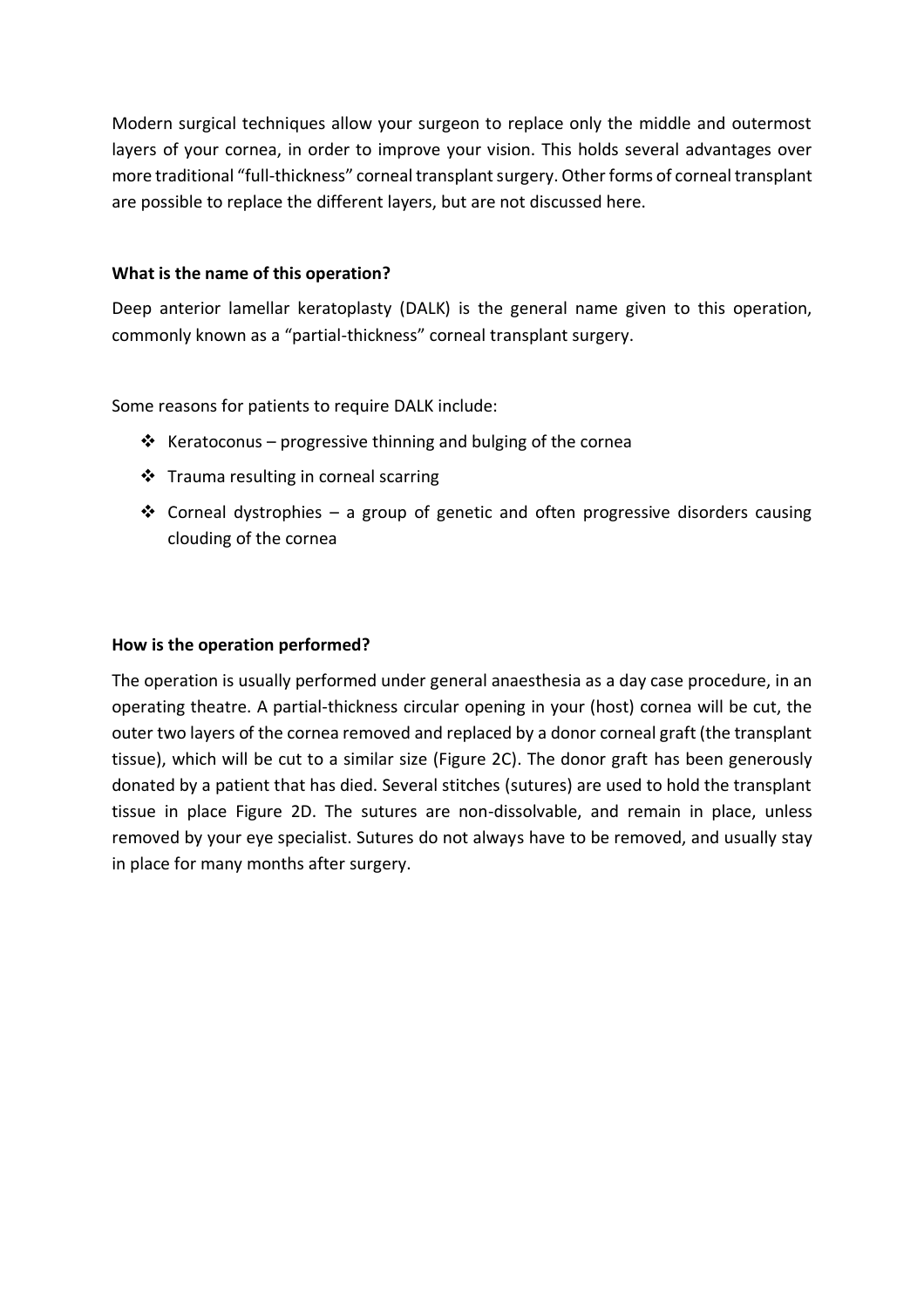

- A. The human eye.
- B. Cross-section of the eye showing scarring in the cornea.
- C. The donor graft replaces the damaged outer layers of the cornea.
- D. The graft is held in place by several stitches (sutures).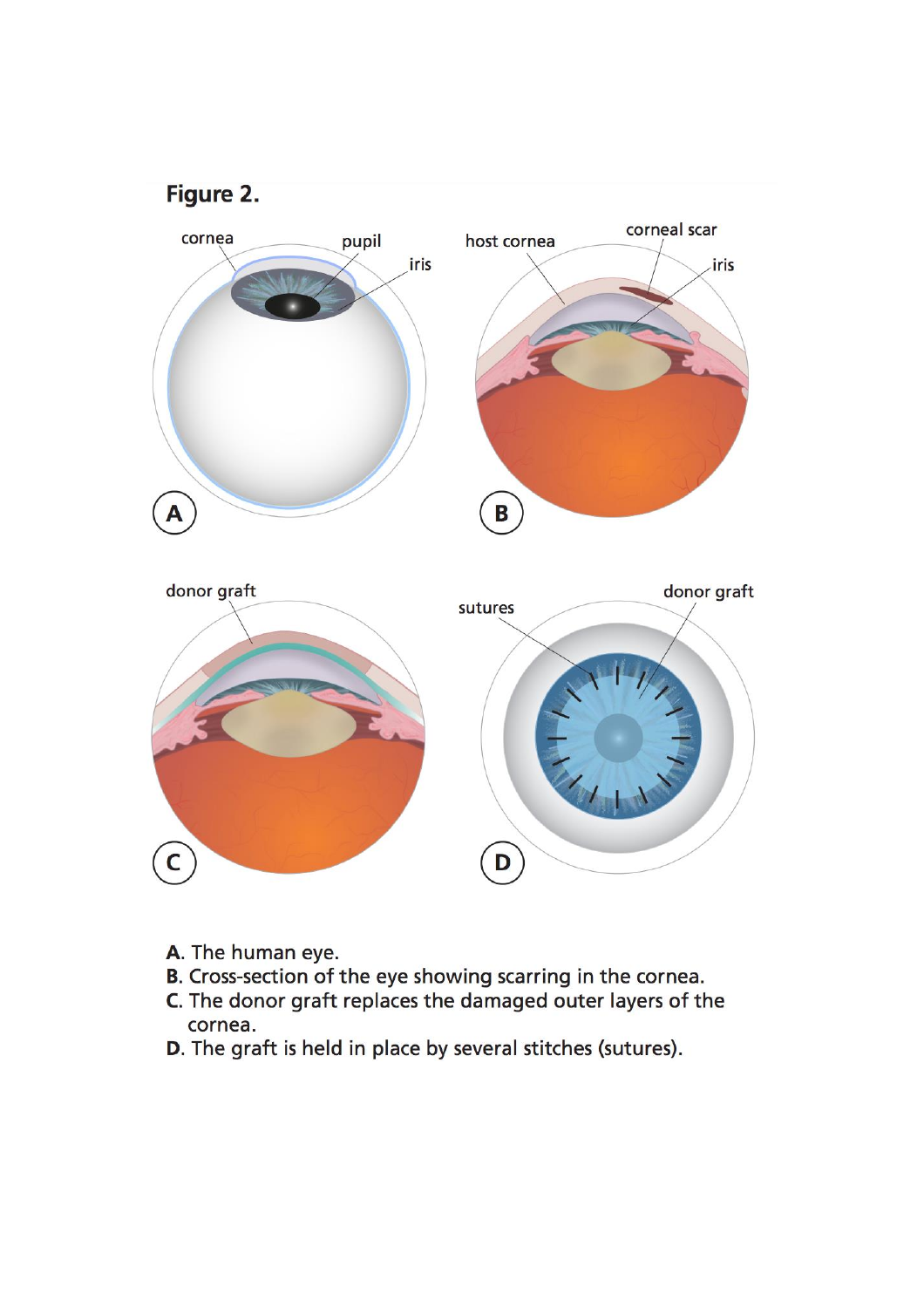# **What are the pros and cons of a partial-thickness over a full-thickness corneal transplant?**

**Pros** 

- ❖ Lower risk of serious graft rejection by keeping your healthy inner corneal layer: the endothelium.
- ❖ Maintenance of the "integrity" of the eyeball (see Graft Dehiscence in risks section below)
- ❖ Lower rates of leakage from the wound after surgery, which may require a return to theatre for more suturing, for the same reasons outlined above.
- $\div$  Lower risk of pressure-related problems (glaucoma) in the eye following surgery.

# **Cons**

- $\div$  DALK is technically more challenging than full-thickness corneal transplant surgery, meaning that a certain amount of experience by the surgeon is likely to achieve better results.
- ❖ Interface-related problems (see below).
- ❖ Lower chance of achieving "20/20 vision" in the long term, but overall similar visual results between partial- and full-thickness surgery.

# **What are the risks of DALK?**

The operation is generally safe and has a good success rate, however it is important that you understand the risks below. Rare but serious complications:

- ❖ Sight-threatening infection
- ❖ Severe haemorrhage (bleeding) causing loss of vision
- ❖ Retinal detachment
- ❖ Loss of eye

# *Perforation of inner membrane in the cornea*

Although there have been numerous advances in surgical techniques involved in DALK surgery, it may not be possible to keep the inner corneal layer intact during the operation. In this situation, it may be necessary to convert to a traditional full-thickness corneal transplant.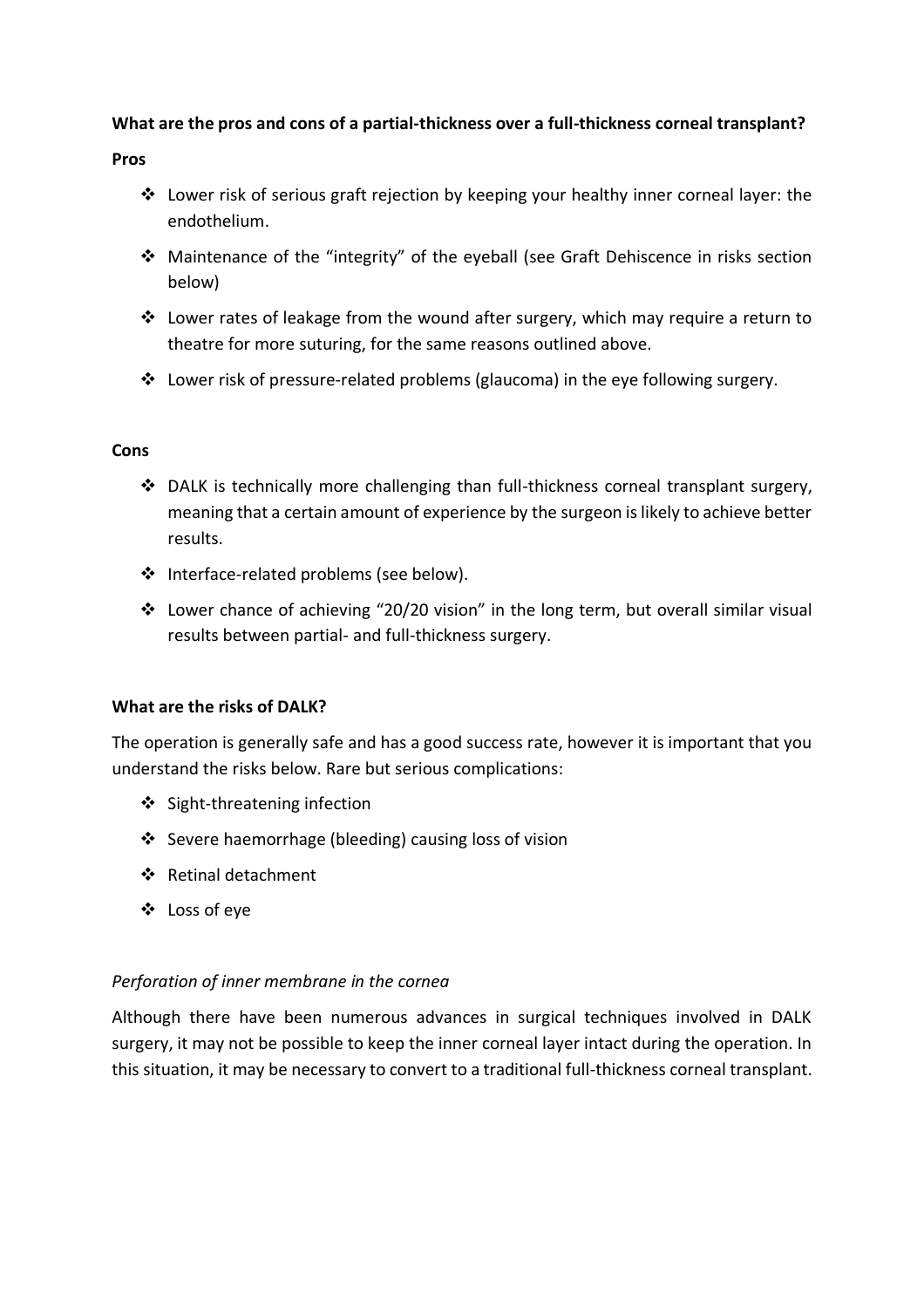# *Corneal transplant rejection*

Your body (it's immune system) may try to "reject" the graft, as it recognises that it has come from another person. Early treatment with steroid drops can often reverse the rejection. Steroids may occasionally need to be given as tablets or as an injection.

# *Inflammation*

This sometimes occurs after the surgery. The steroid drops given to you will help to control this and should be used as directed by your eye specialist. Occasionally inflammation can be difficult to control with eye drops and may require steroid tablets.

# *Graft failure*

With time, or following a severe rejection episode, your graft may fail. If the graft fails then your vision will become cloudy/blurry. Occasionally, a graft may never clear after surgery, and the vision may remain cloudy from the outset. If your graft fails, it is usually possible to repeat the corneal transplantation surgery.

#### *Suture-related complications*

Sutures may loosen or break, causing an irritable or gritty sensation in the eye, and may cause the cornea to become infected. Loose and broken sutures need to be promptly removed in the clinic.

#### *Astigmatism*

A normal cornea is round like a football or slightly rugby ball-shaped (astigmatism). One of the main issues after DALK and full-thickness corneal transplant surgery is that the cornea can have an irregular shape and this can affect vision. There are a number of ways of overcoming this including spectacles, contact lenses, removing or placing more stitches, or making cuts into the cornea.

# *Transmission of disease*

Whilst it is impossible to exclude the possibility of certain communicable disease, the donor cornea and donor blood has been rigorously tested, and the chances of contracting a communicable disease are exceedingly low.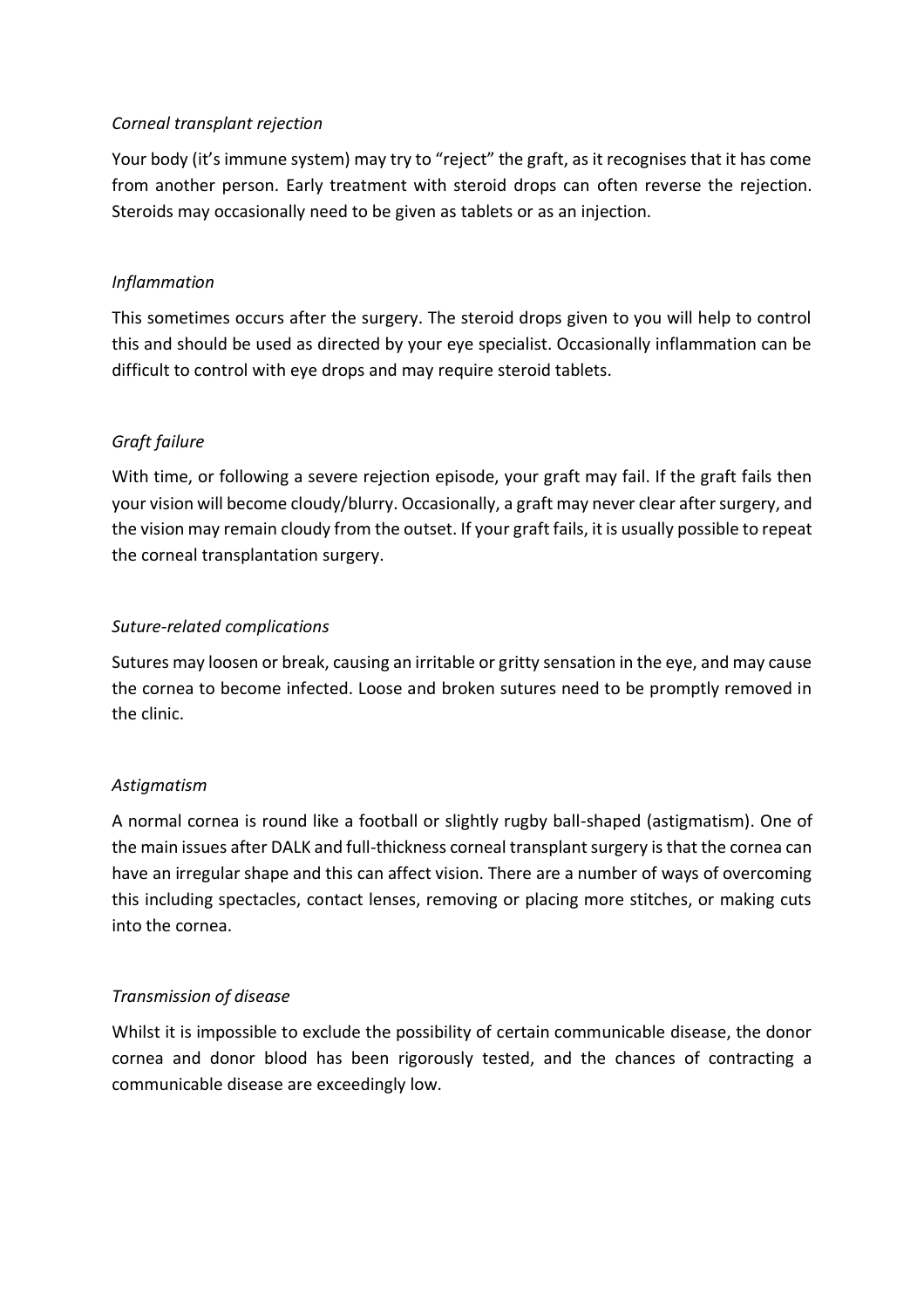# *Recurrence of original condition*

Some eye conditions such as corneal dystrophies are known to sometimes recur in the donor graft.

# *Interface-related problems*

- $\dots$  Leaving the inner layer of your cornea in place creates a potential space between the host and donor corneas (Figure 3A). Various problems can arise due to this space, such as:
	- Haze. Opacification can develop at the interface between your innermost layer and the donor graft causing some clouding of vision (Figure 3). This may reduce the chance of "20/20 vision", but vision is still likely to be significantly improved compared to what it was prior to surgery.
	- Growth of blood vessels at the interface can threaten the survival of the graft (Figure 3).
	- Epithelial ingrowth. Cells from the surface layer  $-$  the epithelium  $-$  can spread along the interface causing blurred vision.
	- Double chamber. Failure of the two layers to attach may result in failure of the graft to clear from the outset.

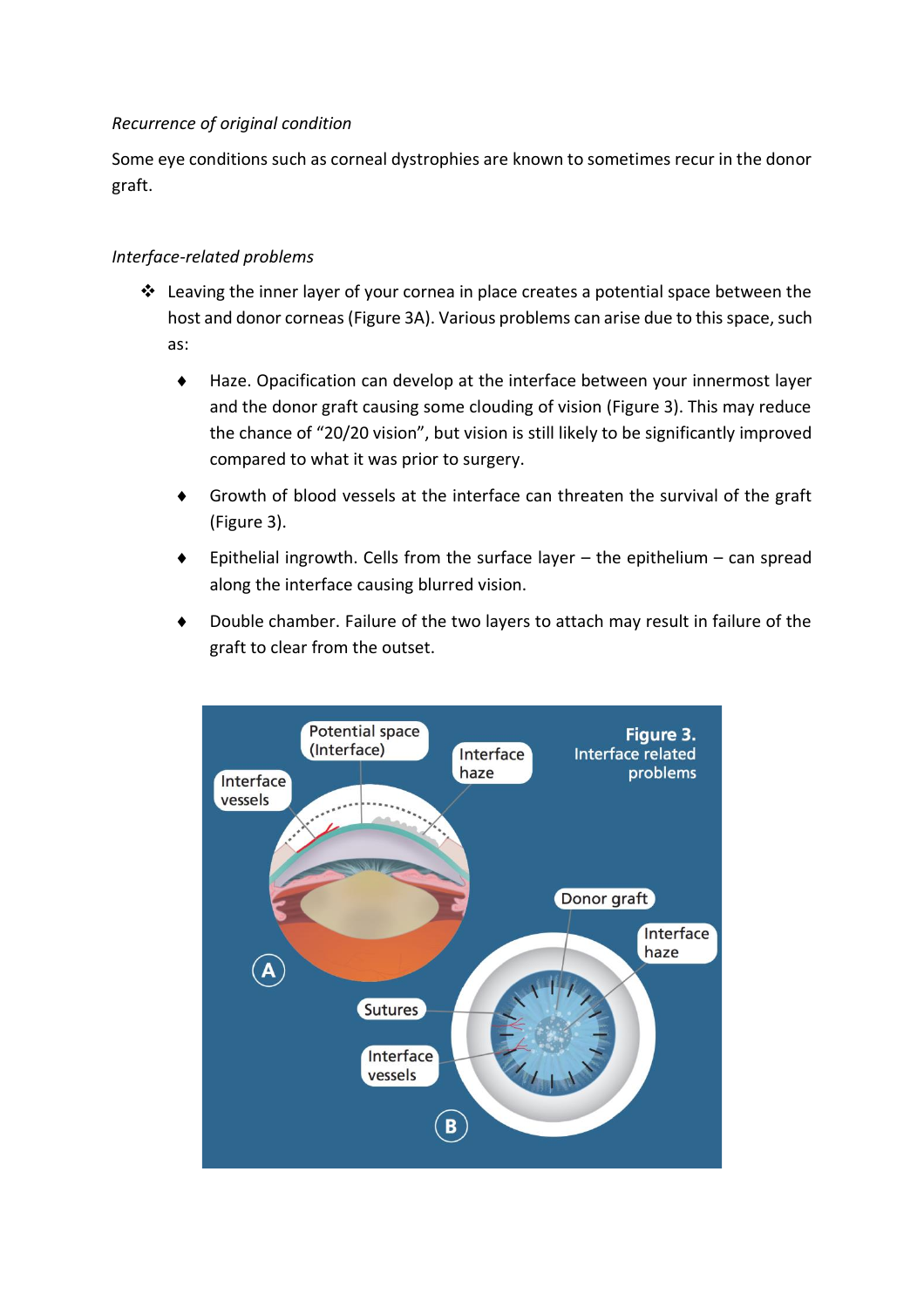#### *Graft dehiscence*

After a full-thickness corneal transplant, the eyeball is inherently weaker. Direct trauma to the eyeball can cause the interface (the boundary between the graft and what remains of your cornea) to open up or "dehisce", necessitating a return to the operating theatre to urgently repair the opening with sutures. The risk of this is significantly less with DALK since the inner layer has not been breached, however it is still possible for there to be some separation of the wound edges, particularly if sutures are removed early.

# *Raised intraocular pressure*

This can occur in the early hours after surgery if air or gas has been purposely left in the eye, causing a sudden high pressure in the eye. This can usually be managed by releasing some gas from the eye in the clinic. Long-term high pressure in the eye is less common than with fullthickness transplant surgery, and can usually be managed with drops, and less commonly surgery.

#### *Cataract*

You may develop an early cataract. This can be removed if necessary.

# **What can I expect after the operation?**

Your surgeon will assess you following the operation and the vast majority of patients will be able to go home the same day and will be followed up in clinic within a week.

Your vision will be blurry initially, and will take several months to around a year to improve and stabilise. Even then, you will still need glasses or contact lenses to achieve the best vision possible. It is usual for the eye to feel uncomfortable for the first one to two weeks after surgery, however this should improve with time and usually responds well to regular painkillers. You may feel that wearing sunglasses can make your eye(s) feel more comfortable following surgery.

You will be sent home with a shield over the eye. It is recommended that you keep this shield on overnight, and remove it the next morning, when you should start using your eye drops. You should continue to use the shield at night for the first 2 weeks, or when near young children and pets unless otherwise indicated.

NEVER stop your drops without consulting your eye specialist. You will be prescribed both antibiotic and steroid drops after the surgery. Your steroid drops are your anti-rejection medication and need to be used regularly for several months. They will be reduced gradually as instructed by your eye specialist, but often continued indefinitely.